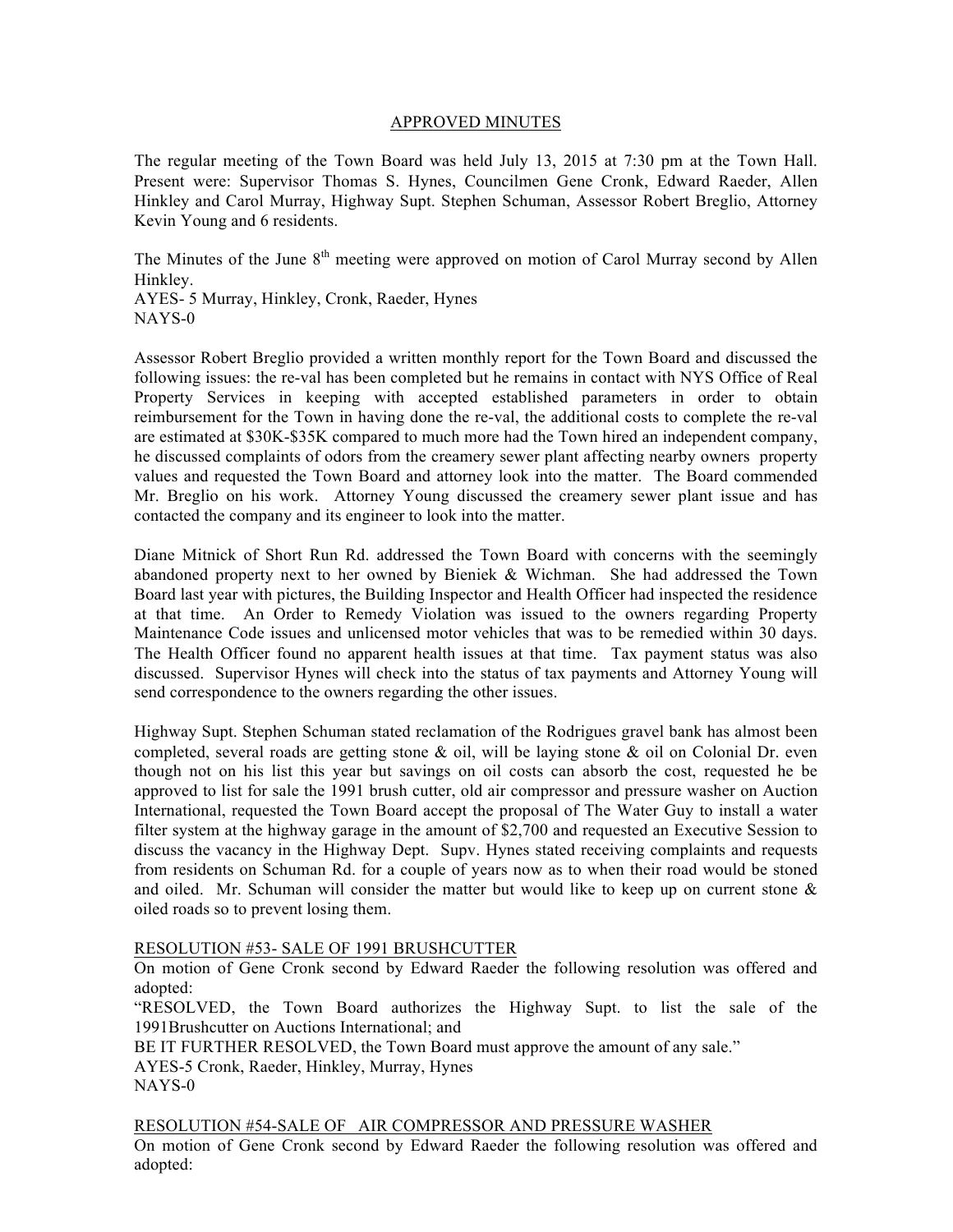"RESOLVED, the Town Board authorizes the Highway Supt. to list the sale of an old air compressor and pressure washer on Auctions International; and BE IT FURTHER RESOLVED, the Town Board must approve the amount of any sale." AYES-5 Cronk, Raeder, Hinkley, Murray, Hynes NAYS-0

## RESOLUTION #55-WATER FILTER SYSTEM HIGHWAY GARAGE

On motion of Allen Hinkley second by Gene Cronk the following resolution was offered and adopted:

"RESOLVED, the Town Board accepts the proposal of The Water Guy in the amount of \$2,700 to install a water filter system at the Highway Garage."

AYES-5 Hinkley, Cronk, Raeder, Murray, Hynes NAYS-0

Parks Clerk, Carolynn Faraci, stated the summer youth program is underway where Lacey Stewart will be working in the park and with Roxbury Arts Group and Hayden O'Shaughnessy will be working in the Park, the second crew will begin On July 20<sup>th</sup> also to be working in the park, the park is continuing to be booked into 2016 with 2015 almost full, this weekend the park will provide for a car show and two weddings, she will conduct a walking tour on August  $19<sup>th</sup>$  for the Gilboa Historical Society, and will contact the Tree Amigos regarding a downed tree blocking the stream.

Supv. Hynes stated the leak at the Grand Gorge Trailer Park will be fixed tomorrow.

Councilman Cronk stated he is still waiting to receive the proposal from Steve Cammer for work needed on the Transfer Station buildings. Councilman Hinkley stated he is waiting to receive the proposal from B&B Construction for concrete work at the Transfer Station.

Supv. Hynes will get proposals for cost of work to repair the cafeteria roof at the Civic Center. Discussion took place on other options.

No action was taken on the Police Policy.

On motion of Carol Murray second by Gene Cronk the Town Board approved the Town Clerk's Monthly report for June 2015 in the amount of \$1,939.10 (Town Clerk \$1,209.10 and Building Permits \$730.00)

AYES-5 Murray, Cronk, Raeder, Hinkley, Hynes NAYS-0

On motion of Allen Hinkley second by Gene Cronk the Town Board approved the Supervisor's monthly report for May 2015.

AYES-5 Hinkley, Cronk, Raeder, Murray, Hynes NAYS-0

On motion of Edward Raeder second by Carol Murray the Town Board approved the Justice Court monthly report for May 2015 in the following amount of \$4, 802.50. AYES-5 Raeder, Murray, Cronk, Hinkley, Hynes NAYS-0

On motion of Gene Cronk second by Allen Hinkley the Town Board approved the Assessor's monthly report for June 2015. AYES-5 Cronk, Hinkley, Raeder, Murray, Hynes NAYS-0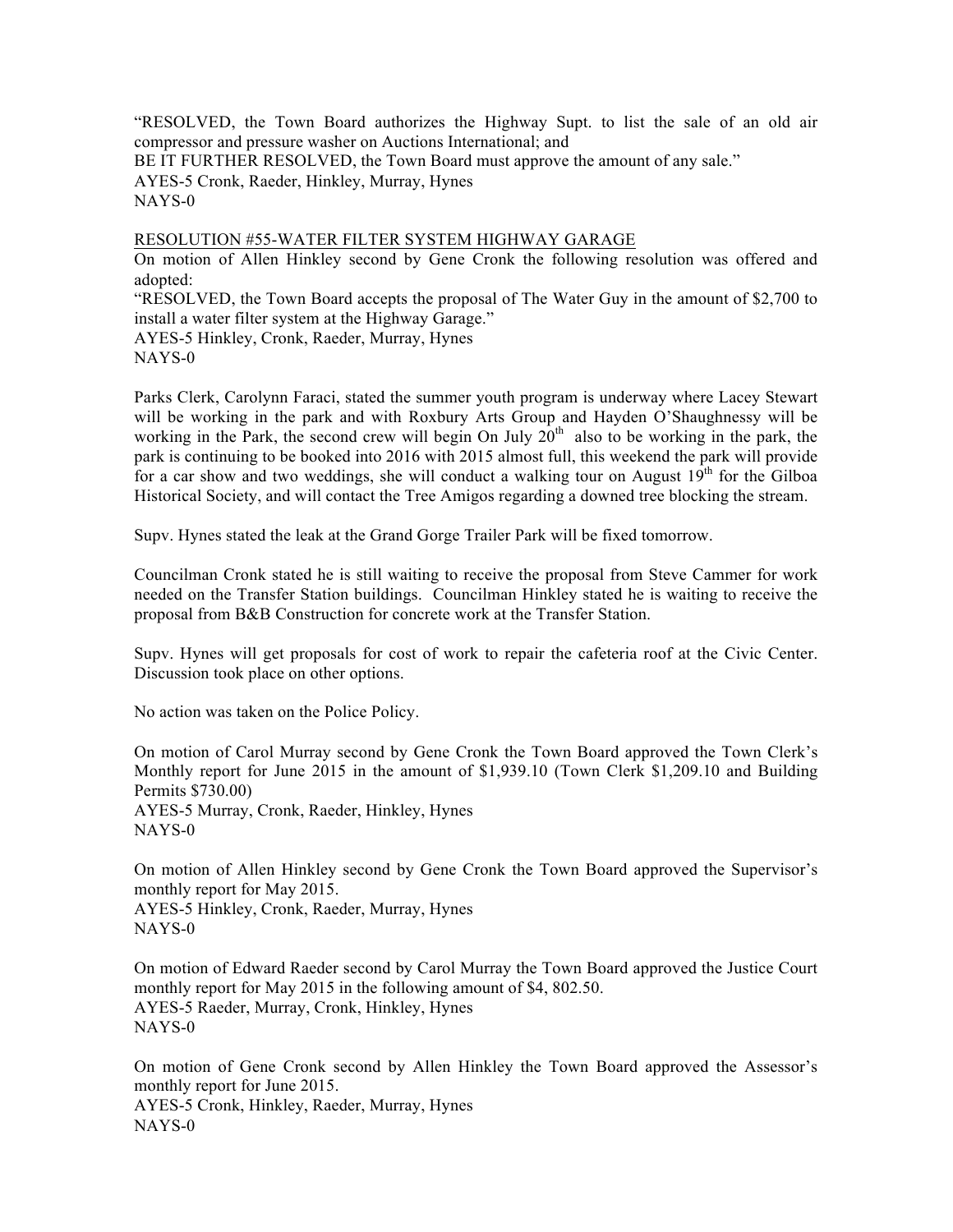On motion of Allen Hinkley second by Edward Raeder the Town Board approved the CDBG (HUD) Program monthly report for June 2015 showing a balance of \$40,796.00. AYES-5 Hinkley, Raeder, Cronk, Murray, Hynes NAYS-0

A final request for payment will be made before closing out the CDBG program.

On motion of Gene Cronk second by Allen Hinkley the Town Board approved the Building Inspector report for June 2015. AYES-5 Cronk, Hinkley, Raeder, Murray, Hynes NAYS-0

On motion of Gene Cronk second by Edward Raeder the Town Board approved the annual report of taxes collected by the Tax Collector for the year 2015. AYES-5 Cronk, Raeder, Hinkley, Murray, Hynes NAYS-0

On motion of Carol Murray second by Allen Hinkley the Town Board approved the monthly report of Water District receipts for June 2015 in the following amounts: Denver \$252.16; Grand Gorge \$381.62 and Roxbury \$396.85.

AYES- 5 Murray, Hinkley Cronk, Raeder, Hynes NAYS-0

Discussion took place on changing the current local law for dog licensing to include a penalty amount of \$20 for unlicensed dogs found when conducting a door to door enumeration. A semi annual list of dog licenses was distributed to the Town Board and sent to the Dog Control Officer. Dog license renewals and unpaid dog license reminders are mailed monthly.

# RESOLUTION #56-RESOLUTION OF THE ROXBURY TOWN BOARD ACCEPTING PROPOSED AMENDED DOG LICENSING LAW AND SCHEDULING PUBLIC HEARING

On motion of Gene Cronk second by Allen Hinkley the following resolution was offered and adopted:

"WHEREAS, Article 7 of the New York State Department of Agriculture and Markets Law has been amended to require municipalities to perform all dog licensing functions as of January 1, 2011,

WHEREAS, the Town previously adopted Local Law No. 4 of 2010 entitled Town of Roxbury Dog Licensing Law effective January 1, 2011; and

WHEREAS, the Town Board has determined the need for an amendment to Local Law No. 4 of 2010 which includes the addition of a licensing fee to be charged when the existence of an unlicensed dog is identified during the Town's performance of an enumeration; and

WHEREAS, the Town Attorney has prepared a proposed Amended Dog Licensing Law; and

WHEREAS, the Town Board has reviewed and modified the proposed Amended Dog Licensing Law; and

NOW, THEREFORE, BE IT RESOLVED that the proposed law is ready for consideration by the Town Board; and

BE IT FURTHER RESOLVED, that the Town Board shall will hold a public hearing for consideration of the Amended Dog Licensing Law on August 10, 2015 at 7:15 pm at the Grand Gorge Civic Center; and

BE IT FURTHER RESOLVED, that the Town Clerk is hereby authorized and directed to publish notice of said hearing in the Catskill Mountain News, and to post copies of such notice in the manner provided by law. "

WHEREUPON, the Resolution was put to a vote and recorded as follows:

AYES-5 Cronk, Hinkley, Raeder, Murray, Hynes

NAYS-0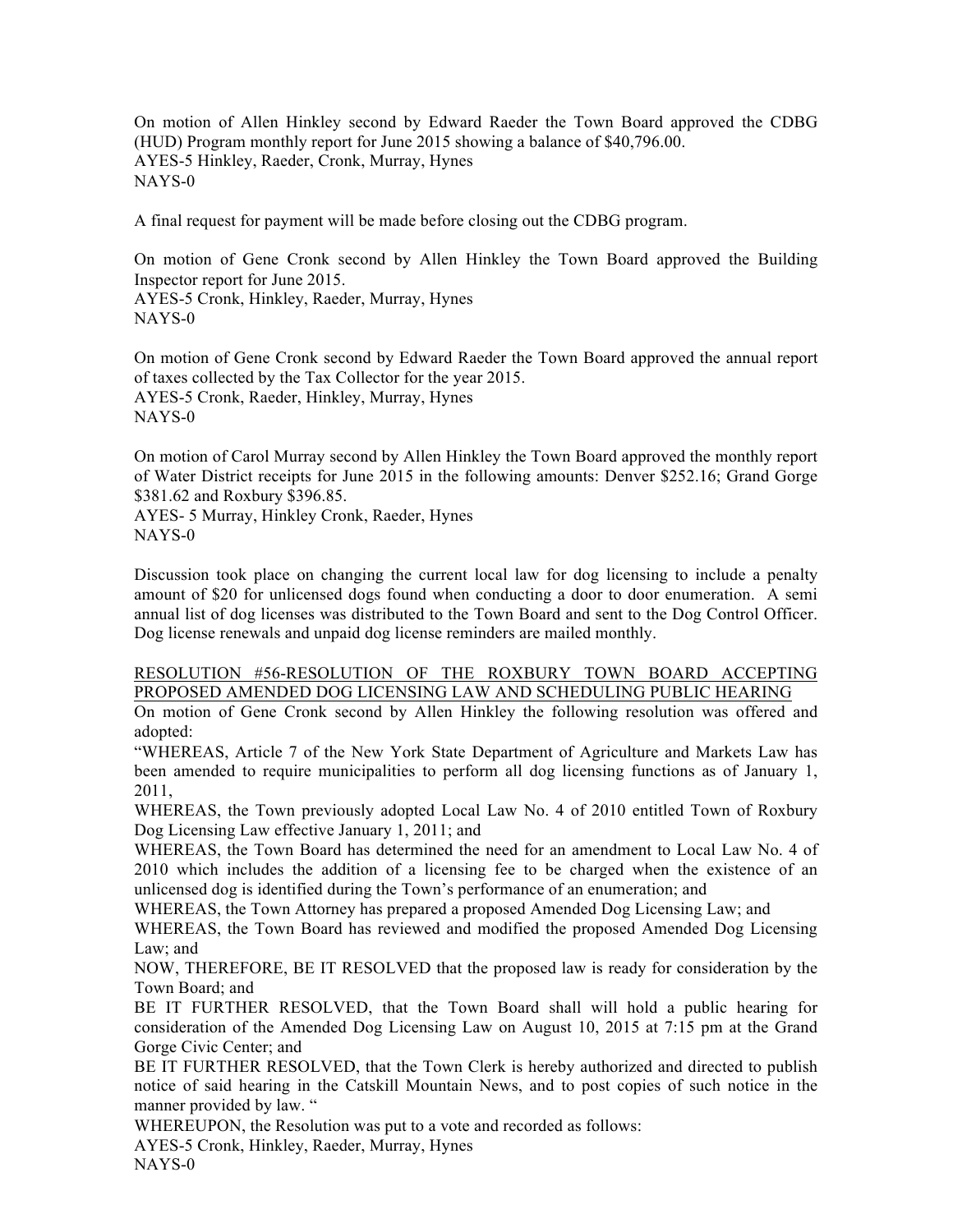Notifications of establishments applying for a new liquor license from the NYS Liquor Authority have been received from the Roxbury Maplehurst LLC, located at 75 Maple Road, Roxbury and Shepard Hills Bar & Grill LLC located at 562 Shepard Hills Road. Both establishments have requested the Town waive the 30 day hold on processing the licenses.

#### RESOLUTION #57-LIQUOR LICENSE ROXBURY MAPLEHURST, LLC

On motion of Gene Cronk second by Carol Murray the following resolution was offered and adopted:

"WHEREAS, the Town Board has received the required 30 day notification from the Roxbury Maplehurst LLC, located at 75 Maple Rd.,that they will be applying for a liquor license from the NYS Liquor Authority:

NOW, THEREFORE BE IT RESOLVED, the Town Board Town of Roxbury has no objection to the application of The Roxbury Maplehurst for a liquor license; and

BE IT FURTHER RESOLVED, the Town Board waives the 30 day hold on issuance of the license by the NYS Liquor Authority."

AYES-5 Cronk, Murray, Raeder, Hinkley, Hynes NAYS-0

# RESOLUTION #58- LIQUOR LICENSE SHEPARD HILLS BAR & GRILL, LLC

On motion of Gene Cronk second by Carol Murray the following resolution was offered and adopted:

"WHEREAS, the Town Board has received the required 30 day notification from Shepard Hills Bar & Grill, LLC located at 562 Shepard Hills Rd., that they will be applying for a liquor license from the NYS Liquor Authority;

NOW, THEREFORE BE IT RESOLVED, the Town Board Town of Roxbury has no objection to the application of Shepard Hills Bar & Grill, LLC for a liquor license; and

BE IT FURTHER RESOLVED, the Town Board waives the 30 day hold on issuance of the license by the NYS Liquor Authority."

AYES-5 Cronk, Murray, Raeder, Hinkley, Hynes NAYS-0

RESOLUTION #59-FIREWORKS IN PARK

On motion of Edward Raeder second by Allen Hinkley the following resolution was offered and adopted:

"WHEREAS, Pyro Engineering, Inc. has applied for a fireworks permit through the Town of Roxbury; and

WHEREAS, the fireworks are to take place in Kirkside Park on September 6, 2015; and

WHEREAS, the Roxbury Fire Chief has reviewed and approved said application;

NOW, THEREFORE BE IT RESOLVED, the Town Board approves of fireworks in Kirkside Park on September 6, 2015."

AYES-5 Raeder, Hinkley, Cronk, Murray, Hynes NAYS-0

Larry Shultis retired from the Highway department on July 7, 2015. Mr. Shultis will be sent a letter recognizing him for his many years of dedicated service to the Town of Roxbury.

No specs were received on the generator for the highway department so no bid was advertised. Attorney Young has looked into a used generator that would service the needs of the garage and is awaiting a price.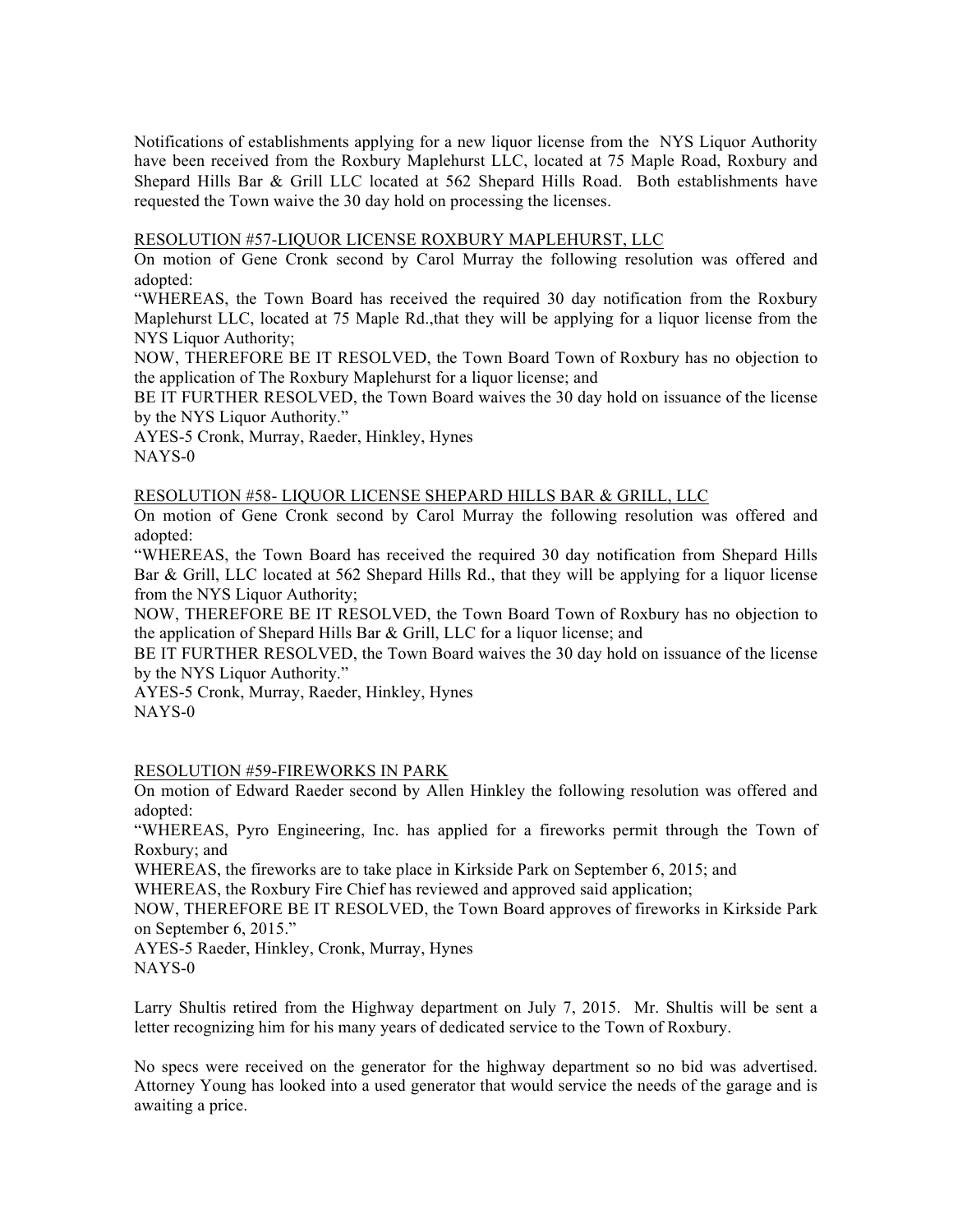The annual report of Good Neighbor Funds for the period July 1, 2014 – June 30, 2015 was filed with NYCDEP and a copy distributed to the Town Board. The current balance of funds on hand is \$296,425.76.

A semi-annual list of open Building Permits was distributed to the Town Board and given to the Building Inspector.

Attorney Young discussed the Town's Local Technical Assistance Program (LTAP) through Catskill Watershed Corp. (CWC) for the Generic Environmental Impact Statement (GEIS) for the Grand Gorge Sewer District area that is part of the Schoharie Reservoir. There is still \$90,000 available under the program and the Board discussed using the funds for flood elevation studies to help owners in Grand Gorge, and possibly in Roxbury, affected by the proposed new flood zone maps. Attorney Young will look into the matter with CWC.

Discussion took place on the request of Martin Menne at the June meeting to hookup his house on Shepard Lane to Roxbury Water that the Town Board approved. Mr. Menne had received permission from his neighbor Ellen Wong to hook into her lateral line to avoid running a separate lateral line under the railroad tracks for his house. Councilman Cronk now states that he should have to run his own water line under the railroad tracks because the laterals should be separate for each house and also requested the current water district law be changed to reflect that. When discussing permission given from the neighbor, Mr. Cronk stated he didn't think she understood what she would be getting into.

# RESOLUTION #60 – RESOLUTION TO GO INTO EXECUTIVE SESSION TO DISCUSS A PERSONNEL ISSUE AND A LITIGATION MATTER

On motion of Allen Hinkley second by Edward Raeder the following resolution was offered and adopted:

"RESOLVED, the Town Board agreed to enter into Executive Session at 8:35 pm to discuss a personnel issue involving the Highway Dept. and a litigation matter involving NYCDEP. Present were: Supervisor Thomas S. Hynes, Councilmen Allen Hinkley, Edward Raeder, Gene Cronk and Carol Murray, Highway Supt. Stephen Schuman and Attorney Kevin Young."

AYES-5 Hinkley, Raeder, Cronk, Murray, Hynes NAYS-0

Highway Supt. Stephen Schuman exited Executive Session at 8:53 pm.

On motion of Gene Cronk second by Edward Raeder the Town Board and Attorney returned to the regular meeting at 9:26 pm.

AYES-5 Cronk, Raeder, Hinkley, Murray, Hynes NAYS-0

It was stated that, during Executive Session, the Board discussed whether to fill the position in the Highway Department created by the recent retirement. No decision was made. The Town Board will allow the position to remain vacant and request that the Highway Superintendent monitor the ability of his department to accomplish the necessary highway maintenance and repair with the reduced staff. The existing Highway Superintendent will also be retiring this year. It was suggested that filling the vacancy could wait until a new Highway Superintendent is elected.

The Town Board also requested that the Town Attorney pursue negotiations with NYCDEP of the overall settlement of the Article 7 brought challenging the assessment of the sewer collection system. The Town Board believed it would be more efficient to complete the settlement then to start over in the TLAP Program.

The Town Board will speak again with Martin Menne regarding hooking up his house on Shepard Lane to the Roxbury Water District.